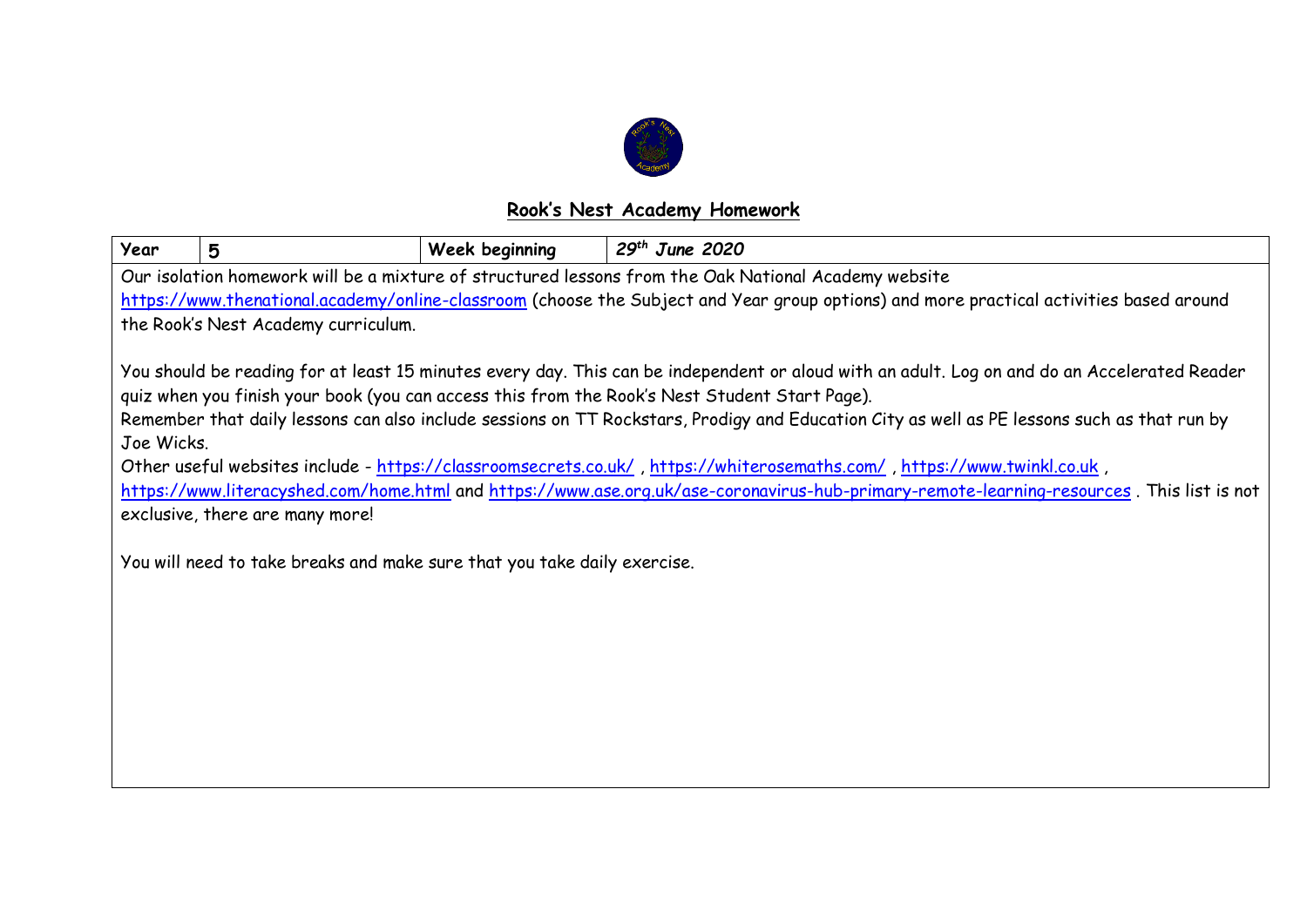|           | English                | <b>Mathematics</b>          | Foundation Subjects/Practical activity                                                                 |
|-----------|------------------------|-----------------------------|--------------------------------------------------------------------------------------------------------|
| Monday    | https://classroom.then | https://classroom.thenation | Our topic for this half term is 'The Yorkshire Coast'.                                                 |
|           | ational.academy/lesson | al.academy/lessons/to-      |                                                                                                        |
|           | s/to-use-key-features- | identify-describe-and-      | Complete the following activities during the week.                                                     |
|           | in-order-to-write-own- | classify-shapes-based-on-   |                                                                                                        |
|           | composition-08ee6f     | the-properties              |                                                                                                        |
| Tuesday   | https://classroom.then | https://classroom.thenation | 1. Look at the attached file about wildlife animals on our coast.                                      |
|           | ational.academy/lesson | al.academy/lessons/to-      | You have the choice of answering either the 1 star (Pages 1-6)                                         |
|           | s/read-example-text-   | identify-describe-and-      | 2 star (Pages 7-13) or 3 star set of questions. (Pages 14-20)                                          |
|           | reading-               | classify-shapes-based-on-   | Remember to check your answers at the end to see how many                                              |
|           | comprehension-         | the-properties-6537fa       | you got correct.                                                                                       |
|           | 2443eb                 |                             |                                                                                                        |
| Wednesday | https://classroom.then | https://classroom.thenation | 2. Following on from the reading comprehension about wildlife.                                         |
|           | ational.academy/lesson | al.academy/lessons/to-      | Create your own fact file about a chosen animal that you may                                           |
|           | s/read-the-example-    | identify-regular-and-       |                                                                                                        |
|           | and-identify-key-      | irregular-polygons-by-      | see in the Yorkshire Coast. Remember to include lots of                                                |
|           | features-e2f1e2        | reasoning-about-equal-side  | interesting facts and statistics. You could do this by hand or<br>using an ICT program of your choice. |
| Thursday  | https://classroom.then | https://classroom.thenation |                                                                                                        |
|           | ational.academy/lesson | al.academy/lessons/to-      |                                                                                                        |
|           | s/spag-focus-b2bdf1    | identify-describe-and-      | 3. Littering is a massive issue, not just for local coastal towns, but                                 |
|           |                        | classify-triangles          | all around the world. Click the link for more information.                                             |
| Friday    | https://classroom.then | https://classroom.thenation |                                                                                                        |
|           | ational.academy/lesson | al.academy/lessons/to-      | https://www.youtube.com/watch?v=YFZS3Vh4lfI                                                            |
|           | s/to-use-key-features- | describe-the-properties-of- |                                                                                                        |
|           | in-order-to-write-own- | quadrilaterals              |                                                                                                        |
|           | composition-08ee6f     |                             | Find out more information about the subject and what things we                                         |
|           |                        |                             | can do the save our ocean from plastics in the future. You can                                         |
|           |                        |                             | present your information anyway you wish, e.g.                                                         |
|           |                        |                             | writing/computer/video etc. You want to be persuasive to try to                                        |
|           |                        |                             | change people's views on littering and why it must happen                                              |
|           |                        |                             | immediately.                                                                                           |
|           |                        |                             |                                                                                                        |